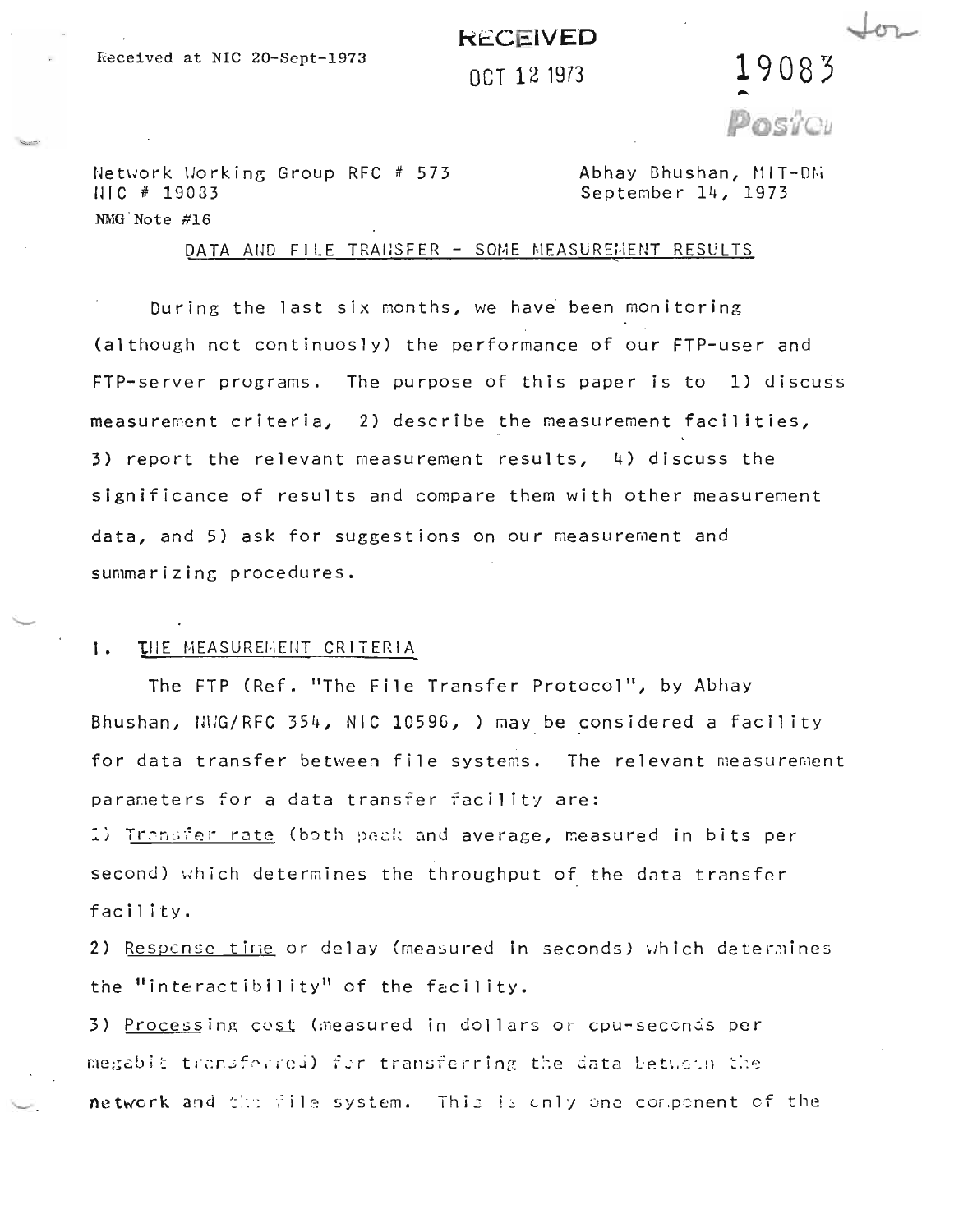cost of transferring data, the other component being the communication cost (including lMP processing costs) which we take as given.

4) Failure-to-connect rate - average time elapsed between failures to connect to the facility (measured in hours). Failures could be in the Host (processor and file system) hardware or software, or in the lilPs and telephone lines. 5) Availability - the percentage of time a given facility is available, or alternately the probability of finding the facility available at a given time.

G) <u>Accuracy</u> - measured by the probability of error in transferring bits, bytes, blocks, or files.

### II. THE MEASUREMENT FACILITIES

The MIT-CMS survey program (ref. "A Report on the Survey Project" by Abhay Bhushan, N!/G/RFC 530, NIC 17375) measures the response-time, failure-to-connect rate, and availability of the Host-logger facility (on socket 1). Our preliminary experiments have indicated that the corresponding measurement results for the FTP are very close to that for the logger (at least they are the same order-of-magnitude). As the use of FTF and the ARPANET is increasing rapidly, most Hosts have their logger and FTP operational whenever their Host and NCF (Network Control Program) are functioning. The response time for obtaining the use of FiP service is very close to that for obtaining the use of the logger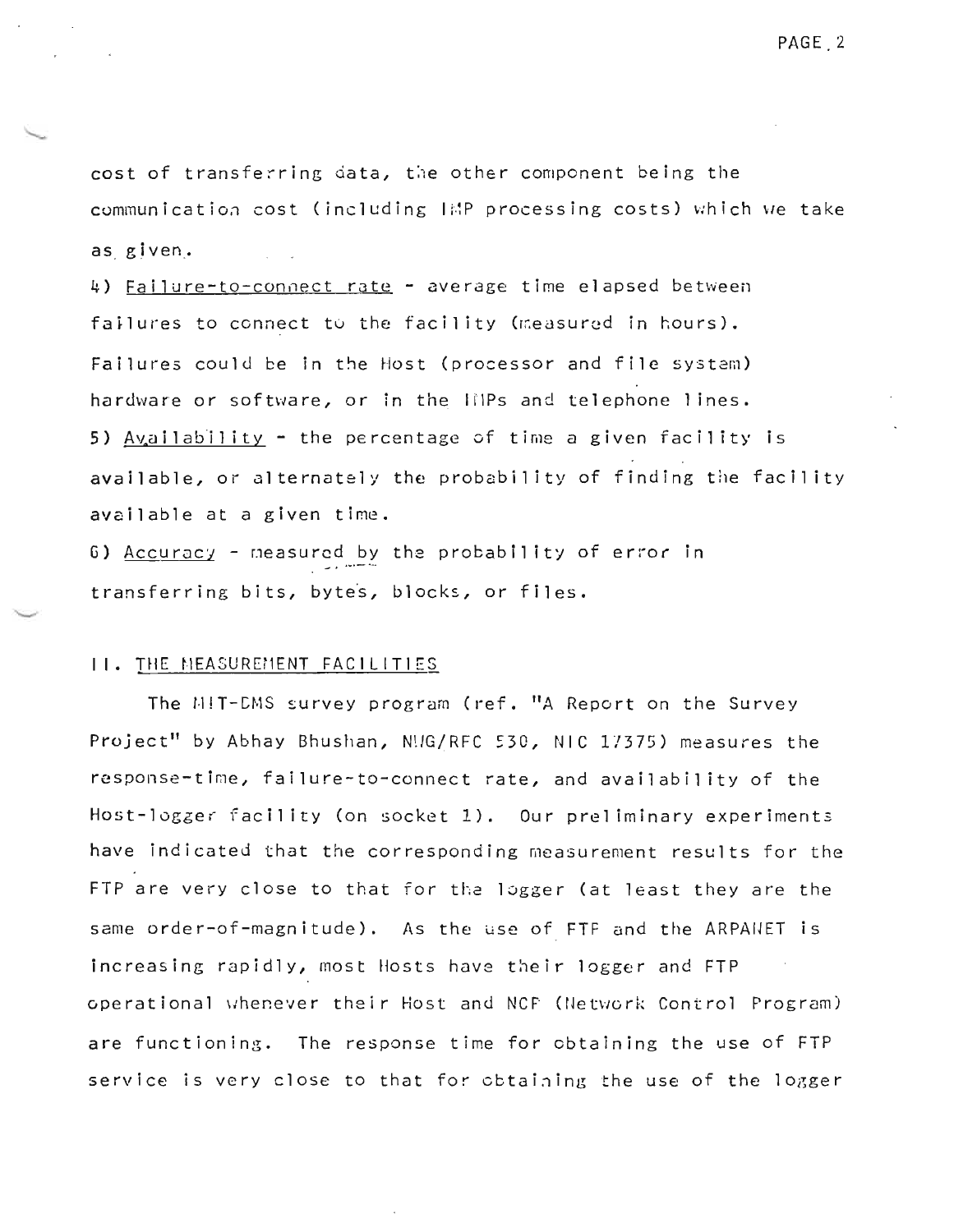service as both involve the use of the ICP (Initial Connection Protocol).

Preliminary results from the Survey Project indicate that the average response time in recent months has been about  $2.7$ seconds. The average availability has been about  $85\%$  with the failure-to-connect rate being about once every 10 hours. Table I shews summary results for the time period August 26 through August 31, 1973, for three Hosts with TENEX operating systems (SRI-ARC (NIC), BBN-TENEXA, and USC-lSI).

The reader is cautioned that the data below reflects the Host performance as seen by the MIT-DMS survey program which surveys the Hosts only once every twenty minutes. Consequently, the actual host performance may be somewhat different. Also, we cannot distinguish between IMP, telephone 1 ines, and Host failures and the response time of a host is affected by its distance (number of INP hops) from the  $\text{NIT}$  IMP (IMP 6).

--

In the data shown in Table II, each sucess or fail response Is considered to have a duration of 20 minutes, so Hosts are given the benefit of the doubt for the time we are not surveying. In addition, the response time has been averaged only for the successful logger available responses. The logger is considered available if the SURVEY program can establish a full-duplex connection within 20 seconds. The Host is considered available  $\cdot$ when it is not in the "DEAD" state (states in which logger is not up but the Host is available are logger not responding and logger

PAGE 3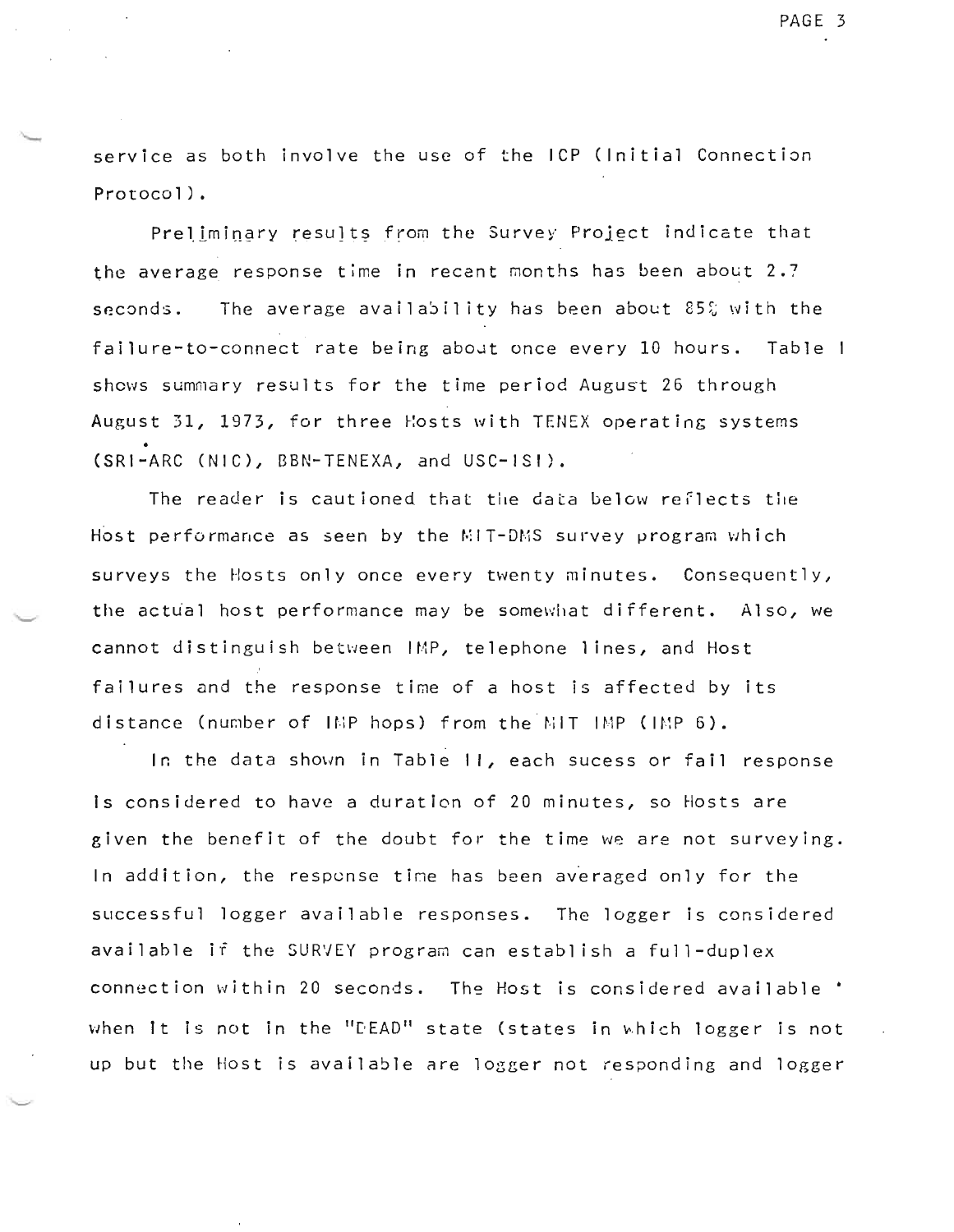## rejecting).

### TABLE I

RESPONSE TIME, AVAILABILITY, AND FAILURE RATE FOR SELECTED HOSTS

| PARANETER                    | MIC          | <b>BBN</b>    | S    |
|------------------------------|--------------|---------------|------|
| Average Response-time (sec.) | 2.7          | $^{\circ}2.4$ | 3.0  |
| Host Availability            | 93%          | 35%           | 87%  |
| Logger Availability          | $91\%$       | 79%           | 33%  |
| . Failure-to-connect rate    |              |               |      |
| "for Host (hours)            | $18.2$ $9.4$ |               | 18.1 |
| Failure-to-connect rate      |              |               |      |
| for logger (hours)           | 16.0         | 6.3           | 10.0 |

The details on the above measurements will be reported in a forth-coming paper. This paper will focus on the remaining parameters of transmission rate, processing costs and accuracy, as measured by the MIT-DMS File Transfer Measurement facility.

The FTP measurement facility exists in the MIT-DMS CALICO Each time the MIT-DMS FTP-user or FTP-server program subsystem. in the CALICO subsystem is used to transfer files (and data) via the ARPANET, it records in a local disk file the following transfer parameters: the remote Host involved, the date and time the transfer is initiated, the total number of bits transferreed, the real time taken (in seconds) for the transfer, the CPU time (in micro-seconds) used by the program, whether the program is the server or user, and the FTP parameter settings for byte size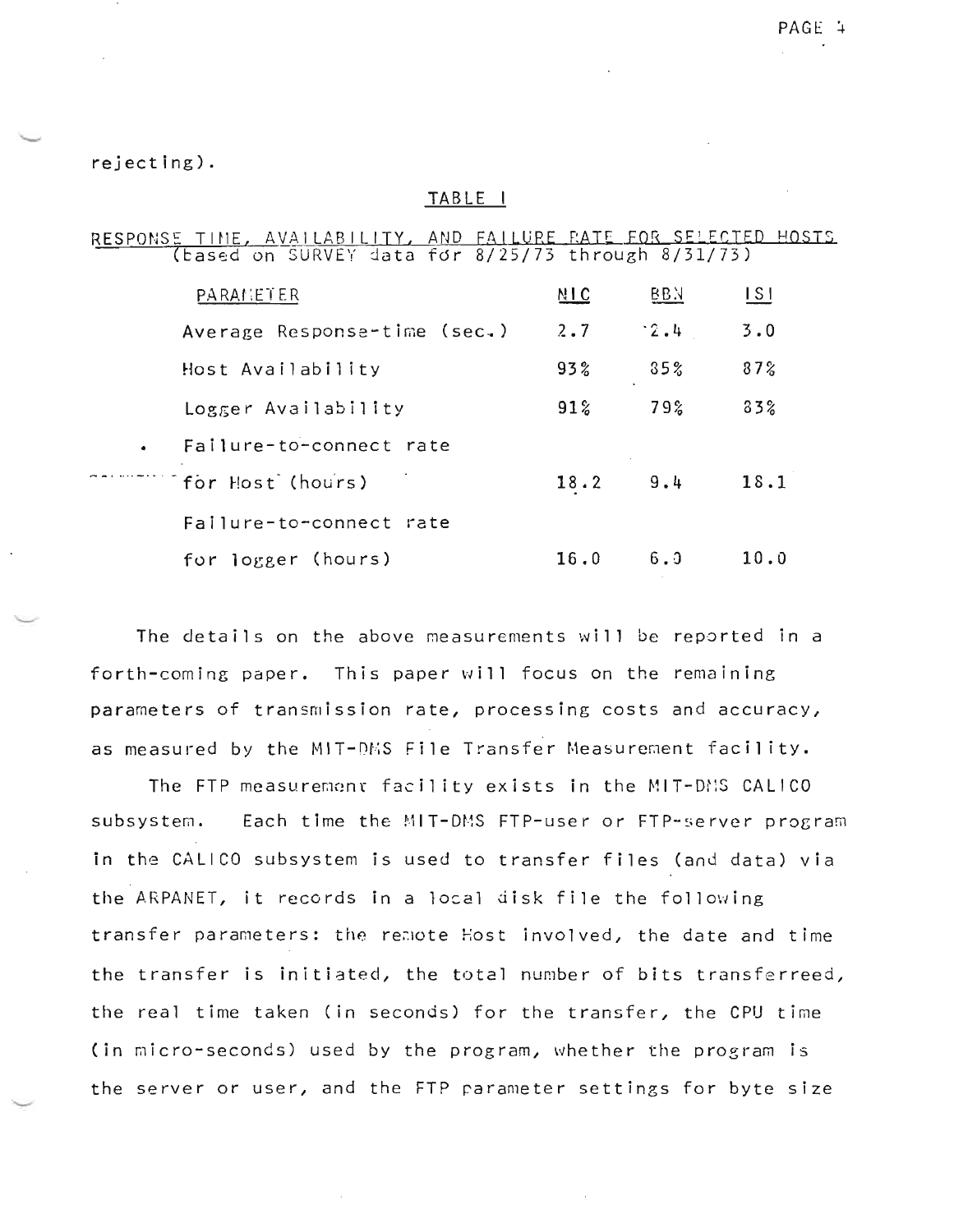(BYTE), representation type (TYPE), transfer mode (NODE), and the file structure (STRU). Programs exist in CALICO to display and summar: ze this data.

It should be noted that no measurements are recorded when the non-CALICO FTP-user and FTP-server programs are used for transferring files. Therefore it should be pointed out that the measurement represents a small subset of our total FTP-usage. The CALICO FTP-server was operated only till May 1973, when we switched to the non-CALICO FTP-server. (The switch was made because CALICO still undergoing development is somewhat less reliable. As CALICO stabilizes we may again operate the CALICO server and continue measuring data transfer.) In addition many users prefer to use the simpler (involving fewer system resources) stand-alone FTP-user program. The measurement does inclade the data transferred when FTP is used indirectly by such commands as "copy", "print", "listf", and "mail.file" in the CALICO NETURK subsystem.

#### **III.** THE MEASUREMENT RESULTS

. The measurement facility has been operational (though not continuously) since 25 February 1973. It has recorded the transfer of 304 files consisting of 57.6 million bits. Over 90% of the bits transferred (but only  $75\%$  of the files)used the more efficient Image-36 stream mode (TYPE 1, BYTE 36, MODE S) of transfer. The remainder of the files were transferred using the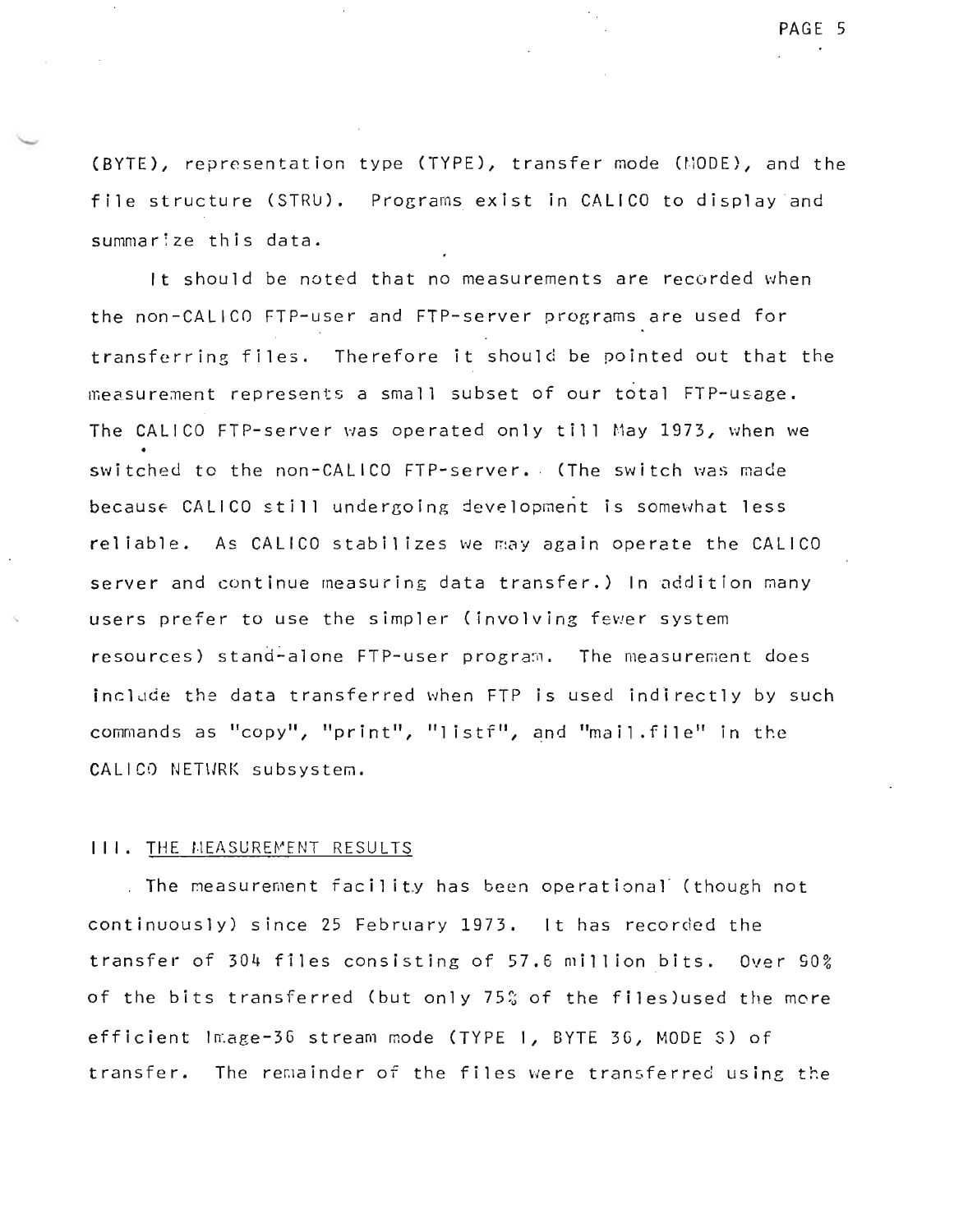ASCII-8 stream mode (TYPE A, BYTE 8, MODE S). It should be noted that even though block mode was available, it was never used by our users (primarily because many FTP-servers do not implement it, and it is less efficient to use). All the files had a sequential non-record file structure (STRU F). A summary of the measurement results is shown in Table II.

## TABLE II

| SUMMARY<br><u>FTP MEASUREMENT RESULTS</u> |
|-------------------------------------------|
|-------------------------------------------|

| Subset of data   | $#$ Files | <u># bits</u><br>Mbits | $A_v$ File<br>Kbits | Speed<br>Kbps | $CPU - use$<br>sec/Mb |
|------------------|-----------|------------------------|---------------------|---------------|-----------------------|
| Total            | 304       | 57.6                   | 18 <sub>3</sub>     | 7.56          | 4                     |
| Image 36 mode    | 223       | 53.6                   | 240                 | 9.35          | 3                     |
| $ASCHI - 8$ mode | 81        | 4.0                    | 49                  | 2.09          | 19                    |
| Server sending   | 62        | 3.8                    | 61                  | 7.50          | 2                     |
| Server receiving | 110       | 19.8                   | 180                 | 7.44          | 1                     |
| User receiving   | 83        | 22.3                   | 276                 | 7.92          | 6                     |
| User sending     | 49        | 11.1                   | 225                 | 7.09          | 4                     |

The entire display of the measurement data and the summaries shown in Table 11 are generated by the "PFTPST" (Print FTP STatistics) program in the CALICO subsystem. A sample of the data displayed is shown in Table !!!. The BPS (bits per second) and the M/B (CPU microseconds per bit or CPU seconds per Megabit) information is calculated by the displaying program. The largest file transferred was 5.03 Mbits, a "STOR" by the FTP-user to MIT-Al. The transfer took 10 minutes of real time for a transfer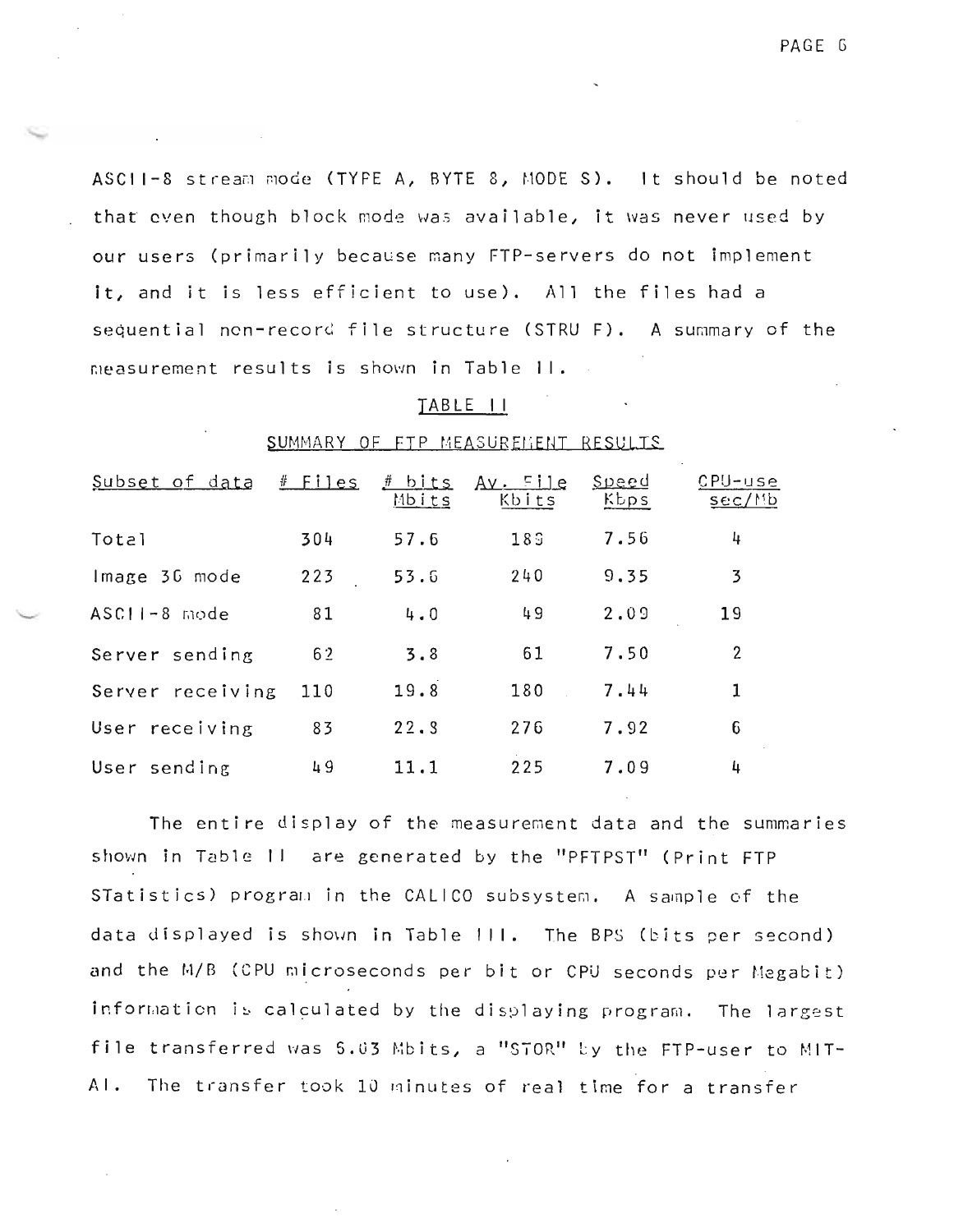rate of a little over 10 Kbps. The highest data transfer rate recorded was 27.8 Kbps, a "RETR" from B3N-TENEXA to MIT-DMS FTPserver. The length of the file in the above case was 28 Kbits. Needless to say that both of the above transfers used the more efficient Image-36 mode for transfer. The smallest file and the smallest transmission rate recorded was an 80 bit "MLFL" to MIT-ML (using ASCII-8) which took 7 seconds real time for 11 bps transfer rate.

## TABLE !!!

# SANPLE DISPLAY OF FTP MEASUREMENT DATA

| $-$ # $-$      | --- HOST--- COMM -- DATE-- -- TIME-- -- BITS-- -BPS- M/B T BY PRG |             |                   |                        |            |       |                                      |              |                 |              |
|----------------|-------------------------------------------------------------------|-------------|-------------------|------------------------|------------|-------|--------------------------------------|--------------|-----------------|--------------|
|                | 2 sri-arc                                                         |             |                   | STOR 73/08/09 18:19:49 | 121392     | 1395  | 21                                   |              | 36 U            |              |
|                | $193$ mit-al                                                      | <b>STGR</b> | 73/08/15          | 15:00:30               | 50688      | 533C  | $\Omega$                             |              | 36 U            |              |
| 19.3           | mit-ml                                                            | RETR        | 73/08/15          | 15:21:14               | 50688      | 10137 | $12 \,$                              |              | 36              | U            |
|                | 198 nit-nl                                                        | STOR.       | 73/08/15          | 15:02:33               | 255456     | 3803  | $\overline{7}$                       |              | 36 U            |              |
|                | $193$ mit- $n1$                                                   | RETR        | 73/08/15          | 15:03:58               | $2530 + 3$ | 3601  | 12                                   | - 1          | 36              | $\cup$       |
|                | 134 mit-ai                                                        | STOR        | 73/08/15          | 15:13:17               | 286720     | 1398  | 2 <sub>5</sub>                       | $\mathsf{A}$ | δ               | U            |
|                | 134 mit-ai                                                        | RETR        | 73/08/15          | 15:13:39               | 258048     | 9557  | 14                                   |              | $36 -$          | U            |
|                | 134 mit-ai                                                        | <b>STOR</b> | 73/98/15          | 15:19:42               | 258043     | 6974  | $\overline{7}$                       |              | 3G <sup>J</sup> |              |
| 2 <sup>1</sup> | sri-arc                                                           | RETR.       | 73/08/15          | 15:31:20               | 7236       | 3618  | 22                                   |              | 36              | -11          |
| $\mathbf{2}$   | sri-arc                                                           | STOR        | 73/08/15          | 15:32:55               | 49428      | 8233  | 31                                   |              | 36 IJ           |              |
| $\mathbf{2}$   | $s$ ri-arc                                                        | RETR        | 73/08/15          | 15:34:56               | 49428      | 3530  | 15                                   |              | 36 <sub>1</sub> | U            |
| $\overline{2}$ | sri-arc                                                           | <b>STOR</b> | 73/08/15          | 15:38:09               | 49428      | 7061  | 8                                    | J.           | 36              | -U           |
| $2^{\circ}$    | $sri$ - $\epsilon$ rc                                             | <b>STOR</b> | 73/08/20 15:18:26 |                        | 35460      | 2364  | S.                                   |              | 36              | - 9          |
| $\overline{2}$ | $sri$ -arc                                                        | RETR        | 73/08/20          | 16:08:09               | 58832      | h26   | 153                                  | A            | 8               | $\cup$       |
|                | 2 sri-arc                                                         | RETR        | 73/08/22          | 12:46:10               | 10512      | 166   | 247                                  | $\mathbf{A}$ | 8               | IJ           |
| $2 -$          | sii-arc                                                           | RE TRI      | 73/08/23          | 16:29:37               | 320        | 6!    | 369                                  | $\mathbf{A}$ | 8               | -U           |
| $2 -$          | $s$ $ri$ -arc                                                     | <b>RETR</b> | 73/08/24          | 12:25:38               | 9992       | 262   | $254$ A                              |              | S               | U            |
| $\overline{2}$ | sri-arc                                                           | RETR        | 73/08/24          | 12:27:26               | 9992       | 454   | 250 A                                |              | 8               | $\mathbf{U}$ |
| 198            | mit-ml                                                            | <b>STOR</b> | 73/08/29          | 10:40:58               | 768924     | 7538  | $\overline{7}$                       | I.           | 36              | - U          |
| 198            | $mit -ml$                                                         | <b>STOR</b> | 73/98/29          | 10:44:09               | 166572     | 5552  | 7                                    |              | 36              | - U          |
| 193            | mit-ml                                                            | STCR        | 73/08/29          | 10:54:32               | 186572     | 7932  | 7                                    |              | 36              | - U          |
| 198            | mit-ml                                                            | STOR        | 73/08/29          | 13:48:18               | 158040     | 12156 | $\overline{7}$                       |              | 36              | - U          |
| 69             | bbn-tenexa MLFL                                                   |             | 73/08/29          | 22:30:55               | 5500       | 1366  | 51                                   | $\Lambda$    | S               | $\cup$       |
| 6 S            | bbn-tenexa MLFL 73/08/29                                          |             |                   | 22:31:42               | 5600       | 2800  | 50 A                                 |              | 3               | $\mathbf{U}$ |
| 86.            | uscrisi                                                           |             | MLFL 73/08/29     | 22:35:55               | 5600       | 1400  | 51,                                  | $\mathsf{A}$ | 3               | U            |
|                | 69 bhn-tenexa                                                     |             | HIEL 73/08/29     | 22.36.15               | 5600       | 2800  | $\mathbf{h} \mathbf{S} = \mathbf{A}$ |              | $\mathcal{L}$   | $\pm 1$      |

PAGE 7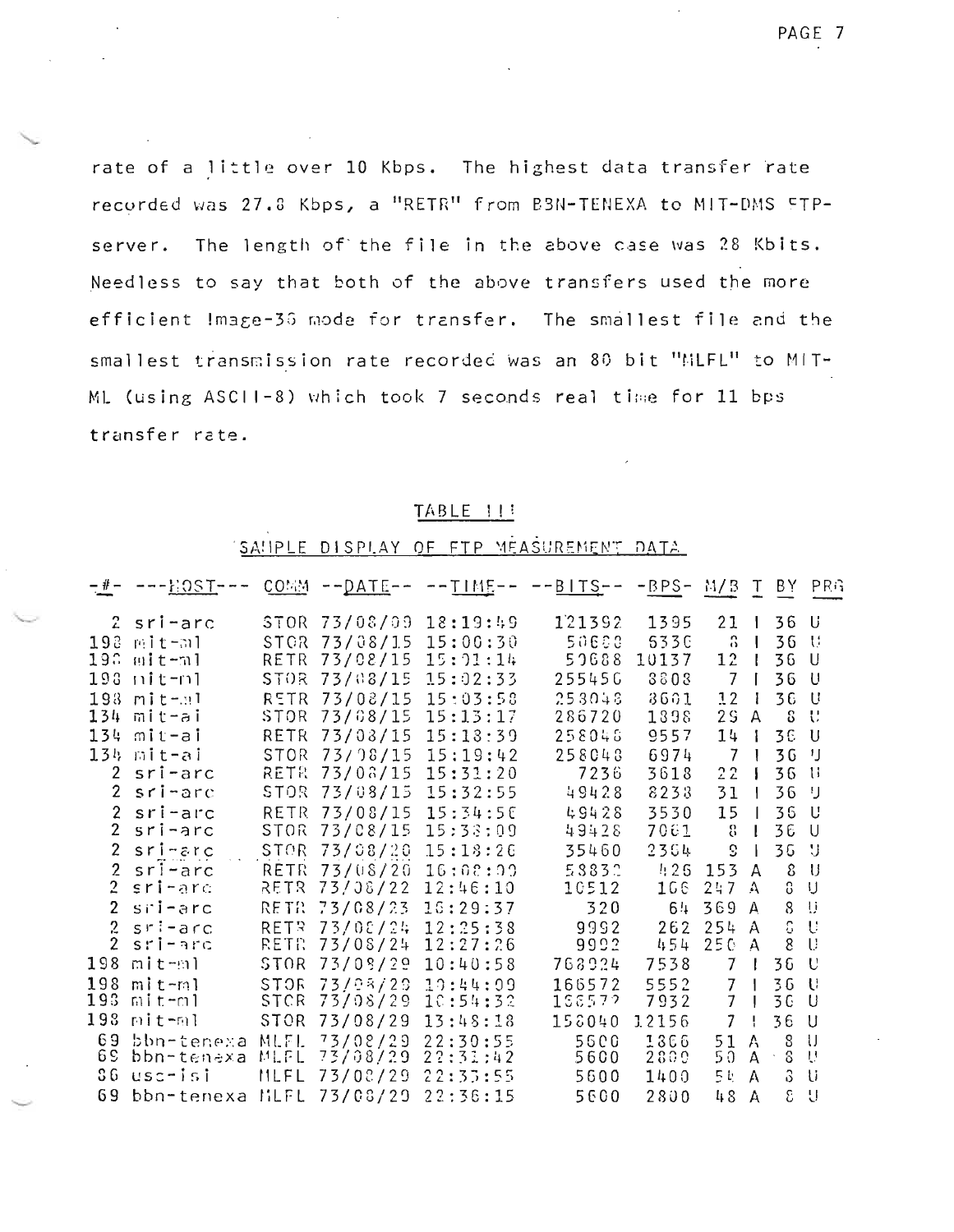69 bbn-tenexa MLFL 73/08/29 22:36:54 5600 2800 49 A 8 U

It should be pointed out that recent measurement data for ASCC:-8 transfer includes retrieval of "NIC Journal" documents ("<Xjournal>xxxx<.nls;xnls" files) from SRI-ARC. SRI-ARC converts these "xnls" files from NLS to sequential form on the "fly" and this takes considerable time giving a low transfer rate for these transfers.

In transferring files we found the ARPANET and the FTP to be quite reliable. On numerous occasions we transferred complete listing of our operating system (about 6 million bits), reassembled it and ran it with no problem. No data lossage problems have been reported to us as yet.

## IV. THE SIGNIFICANCE OF MEASUREMENT RESULTS.

First of all let me state my complete agreement with Barry Messler (Ref. "REvelations in Network Host Measurements" NWG/RFC 557, MIC 18457) that the measurement results should be taken in the spirit: "Here is a place to make the Network better" rather than: "Look, isn't the Metwork terrible." We take these measurements in the same spirit and have found the measurement effort to be quite fruitful. In several instances, with the aid of our measurement facilities, we have been able to improve the performance of our Network programs by an order-of-magnitude (just as Don Allen at BBM improved Greg Hicks' RJS program).

Our measurement results are in close agreement with the BBN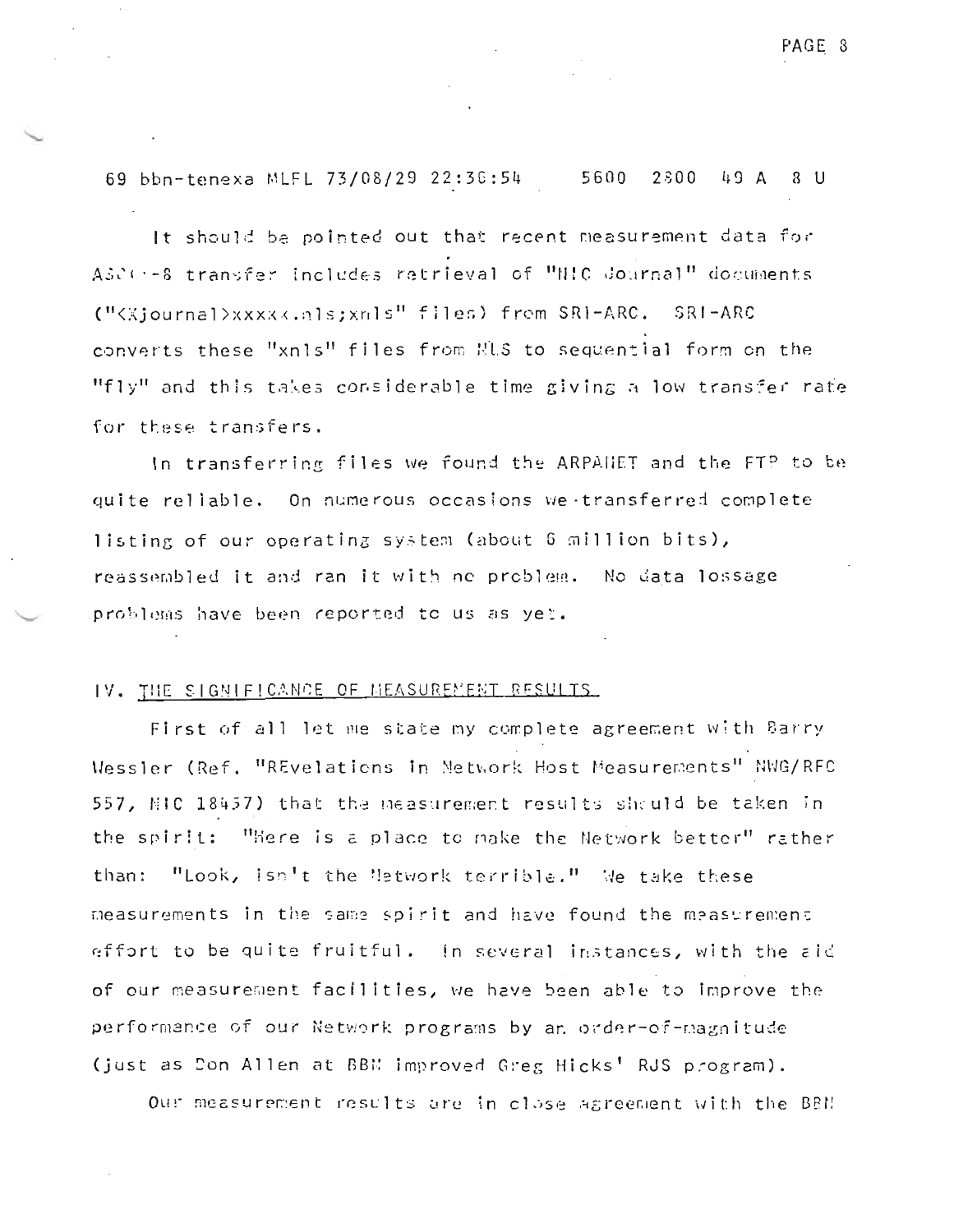PAGE 9

FTP measurements (8.2 cpd seconds/Mb for 8-bit byte and 2 CPU seconds/Mb for 36-bit byte transfers). We also find the 36-bit byte transfer to be an order-of-magnitude more efficient than 3bit byte transfer. The processing cost (assuming \$6.00 per CPU minute) for transferring a "egabit of information comes to about \$1.90 for ASCII-8 mode as compared to only \$0.30 for Image-36 mosie. The difference in transfer rate is equally astounding being 9.4 Kbps for Image-36 as compared to only 2 Kbps for ASCII- $8.$ 

It is therefore recommended that Image-36 mode be used as much as possible to transfer data between PDF-19s (of which there are many on the ARPANET). It is strongly urged that protocols and programs allow (and use) the Image-36 mode for all data transfers including mailing files (MLFL), listing directories (LIST, NLST), and sending/retrieving NIC Journal documents. Many of the MIT-DMS user programs such as "COPY" and "FTP" take advantage of the fact that the remote Host is a PDP-10 (there is a table of PDP-10's in "COPY") and use the more efficient Image-36 mode. Such a procedure is highly recommended.

The effective HMP-HMP data transfer rate is about 37.5 Kbps. " over the 50 Kbps telephone line (Ref. McQuillan John M., "Throughput in the ARPA Network--Analysis and Measurement," BBN Report 2491, NIC 14188, January 1971). The Host-to-Host data transfer measurement performed by BBN (above reference, p. 28) have indicated a transfer rate of 30-35 kbps BBN-to-3BN (0 IMP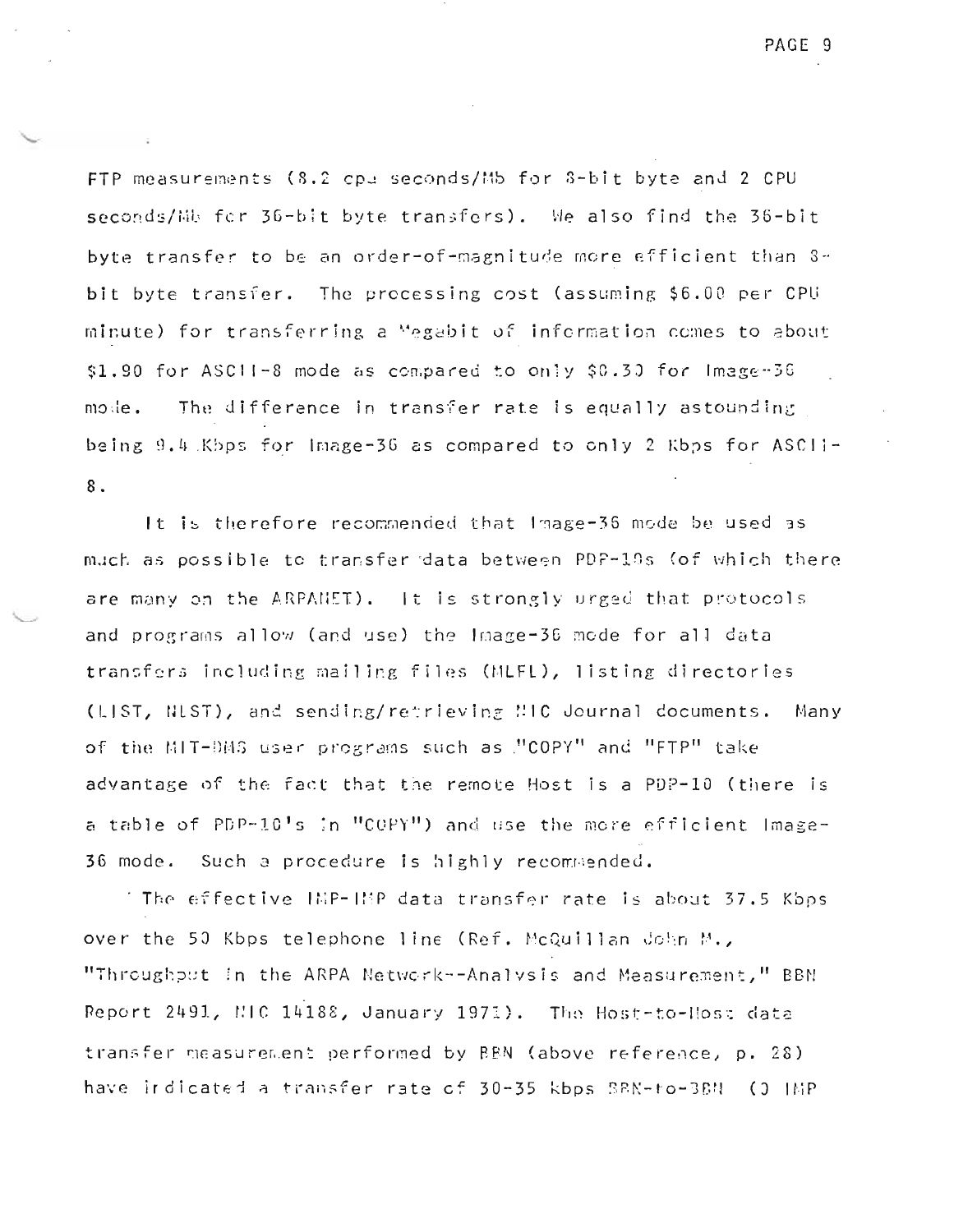PAGE 10

hops) and 12-16 Kbps BBN-to-SRI (5 hops) using single link. As FTP transfers data via a single link, a maximum transfer rate between 12 and 35 Kbps (depending on number of lilP hops) can be expected if that file transfer is the only activity going on. In this light our maximum transfer rate of 27 Kbps to BBN (2 hops) is probably the most one can expect out of any program. The average transfer rate of 9.4 Kbps (for Image-36) transfer also appears reasonable in view of the fact that during many of the transfers other network activity is also going on, and that many of the transfers are performed when the respective computer. systems are quite heavily loaded. Our measurement data does reveal that transfer rate is appreciably higher during the times a computer is likely to be lightly loaded.

The above does not mean that improvements are not possible or not required in the state of the ARPANET data transfer. Our measurement data has revealed areas in which improvements can be and should be made. For example, the transfer of data to other MIT Hosts (3 IMP hops) and back to eurselves should be faster than what we currently achieve (transfer to BBN is faster!). The probable reason for the above discrepency is that our allocation (Host-liost protocol) is very small (2944 bits) as compared to that provided by BBN  $(17724~bits)$ . This means that to transfer data our Network Control Program (MCP) has to wait for an allocation many more times while communicating to an ITS system than to a TENEX system. Large allocations are always desirable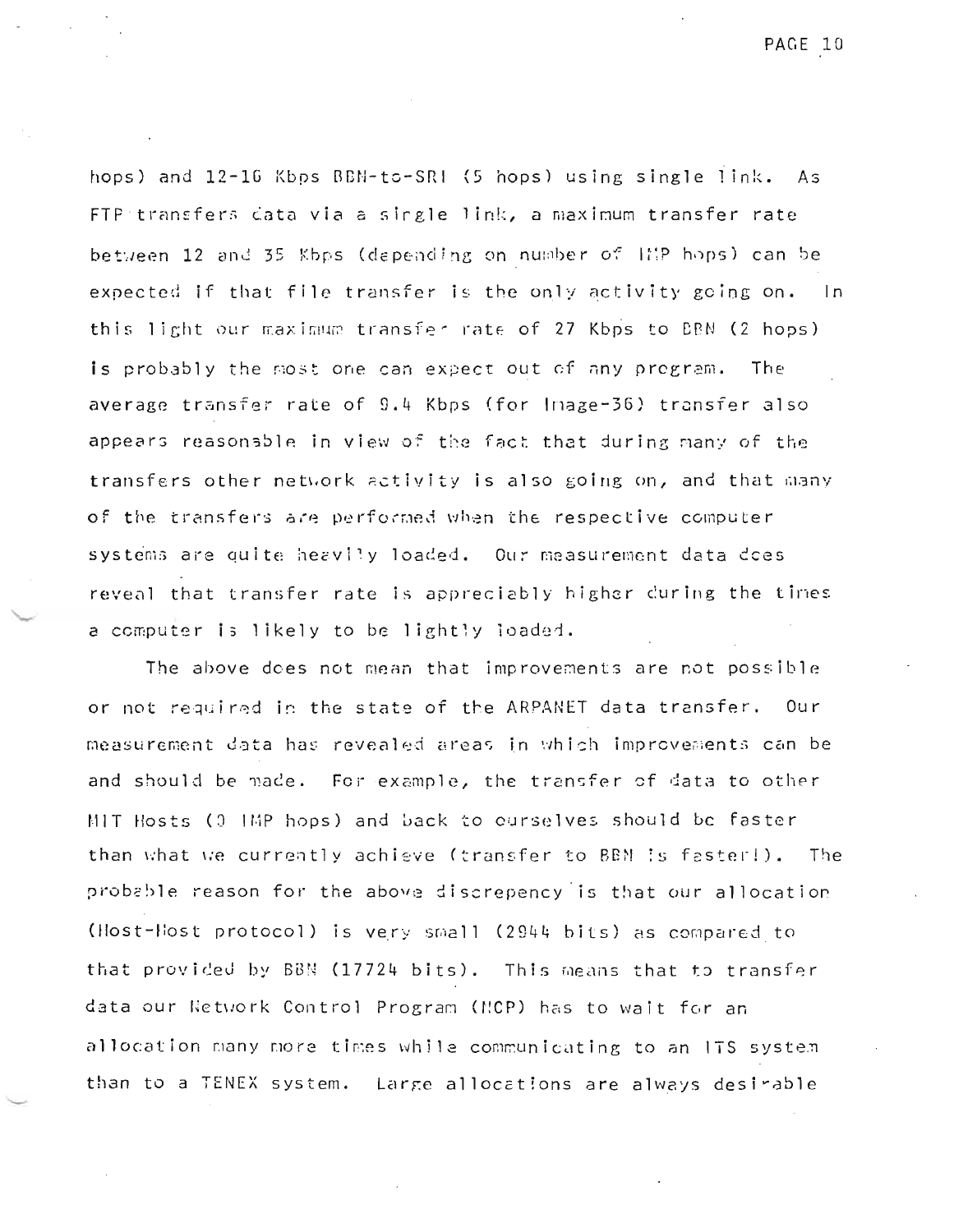PAGE 11

but even more so while transferring files. NCP designers can (and should) modify NCP<sup>I</sup>s to allow large allocates (larger NCP buffers) for file transfer even at the expense of sm<mark>aller</mark> allocates for other types of connections (such as a terminal connected to a computer system) which do not require or use the larger allocation. In addition, a new allocate should be sent as soon as data is read by the receiving program (the NCP should not wait for the allocation to become zero before sending the new allocate) .

We also observed that small files are transferred at a significantly lower transfer rate than large files but beyond a file size of 40 Kbits, the file size makes little difference in transfer rate or processing cost per bit transferred. The figure of 40 Kbits is probably related to the size of sending and receiving buffers used by the programs. In general, for most practical values of buffer size, the larger the buffer size and allocations, the faster and more efficient will be the transfer. Unfortunately, large NCP buffers are not easily available in many systems and come at a premium. The information on average file size (240 Kbits for lmage and 40 Kbits for ASCII files) may be helpful in optimum allocation of buffer space.

#### V. REQUEST FOR COMMENTS AND SUGGESTIONS

It Is hoped that the above measurement results and our FTP and SURVEY measurement facilities will help ARPANET users plan